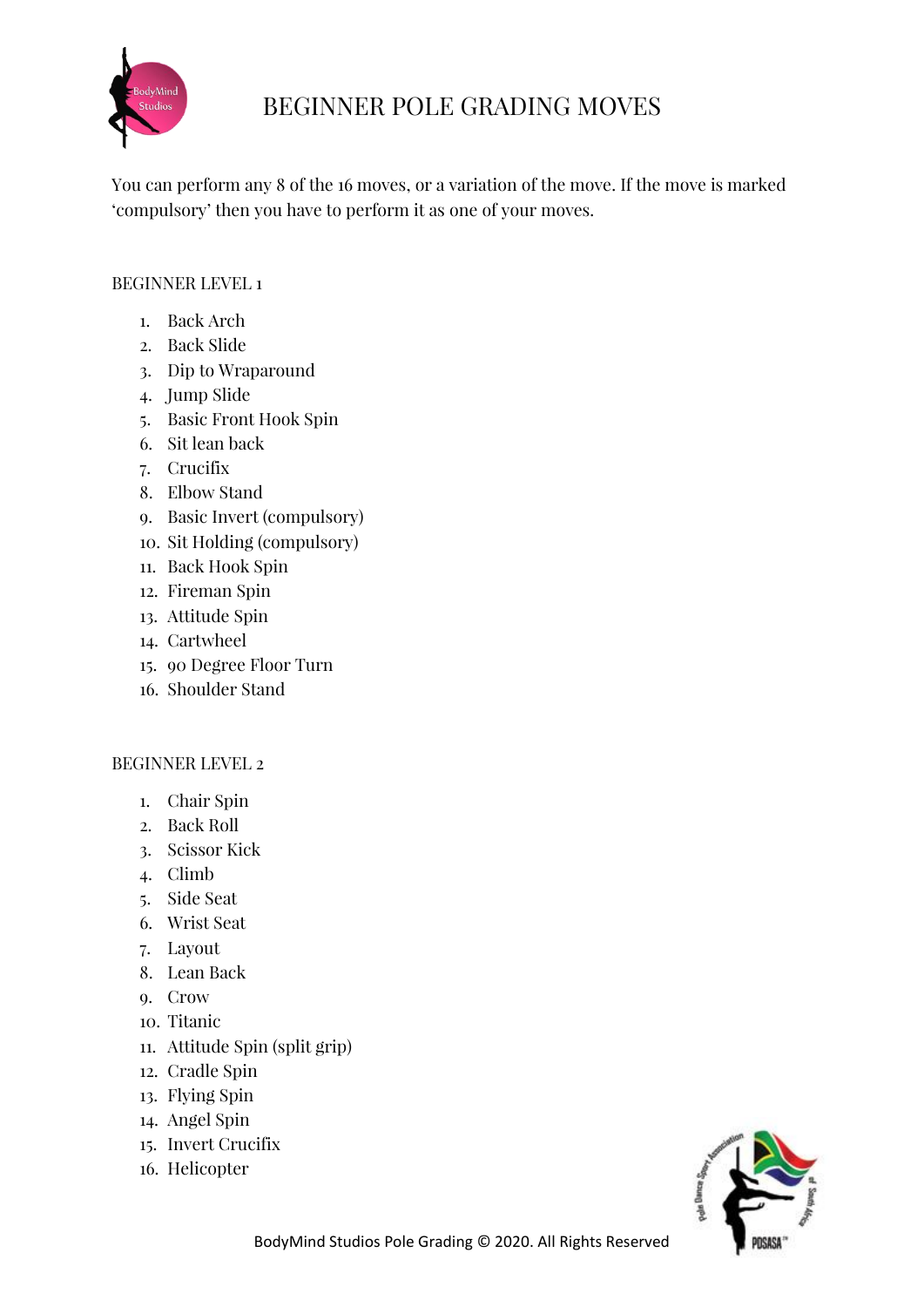### **BEGINNER LEVEL 1**



Dip to Wraparound Jump Slide



Basic Front Hook Spin Sitting Arrow



Back Arch Back Slide





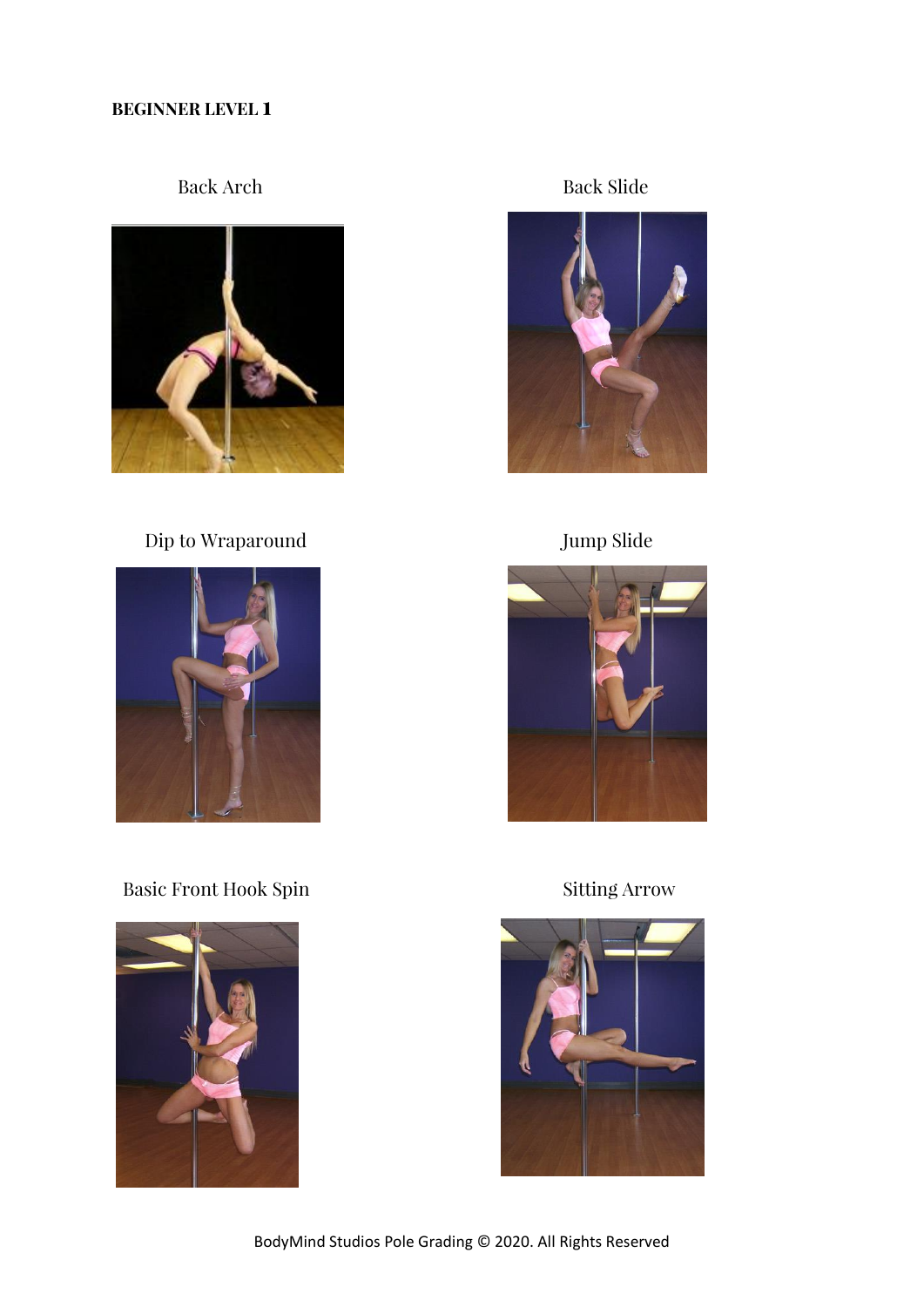





# Basic Invert (compulsory) Sit Holding (compulsory)



# Back Hook Spin Fireman Spin



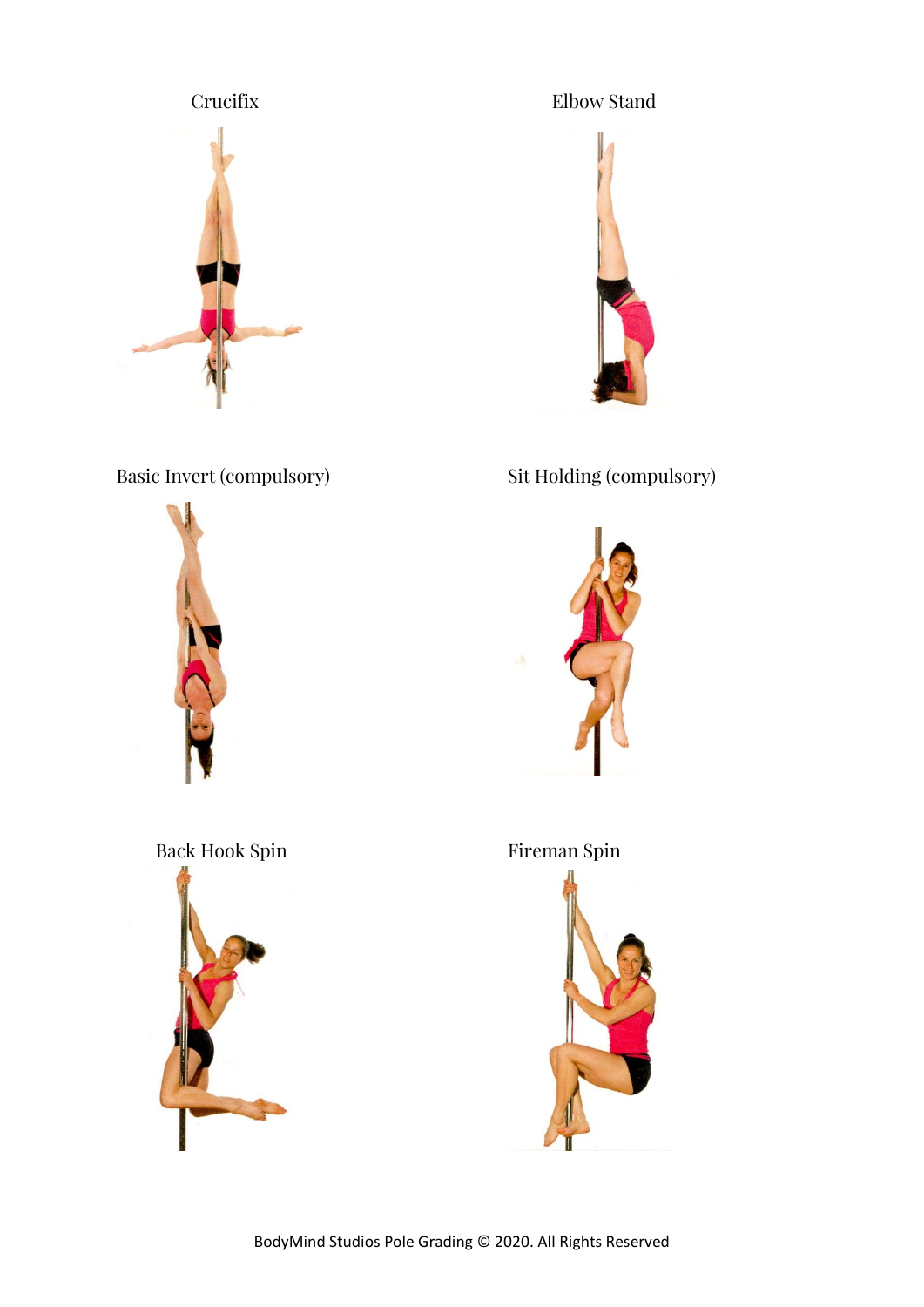# Attitude Spin Cartwheel





90 Degree Floor Turn Shoulder Stand



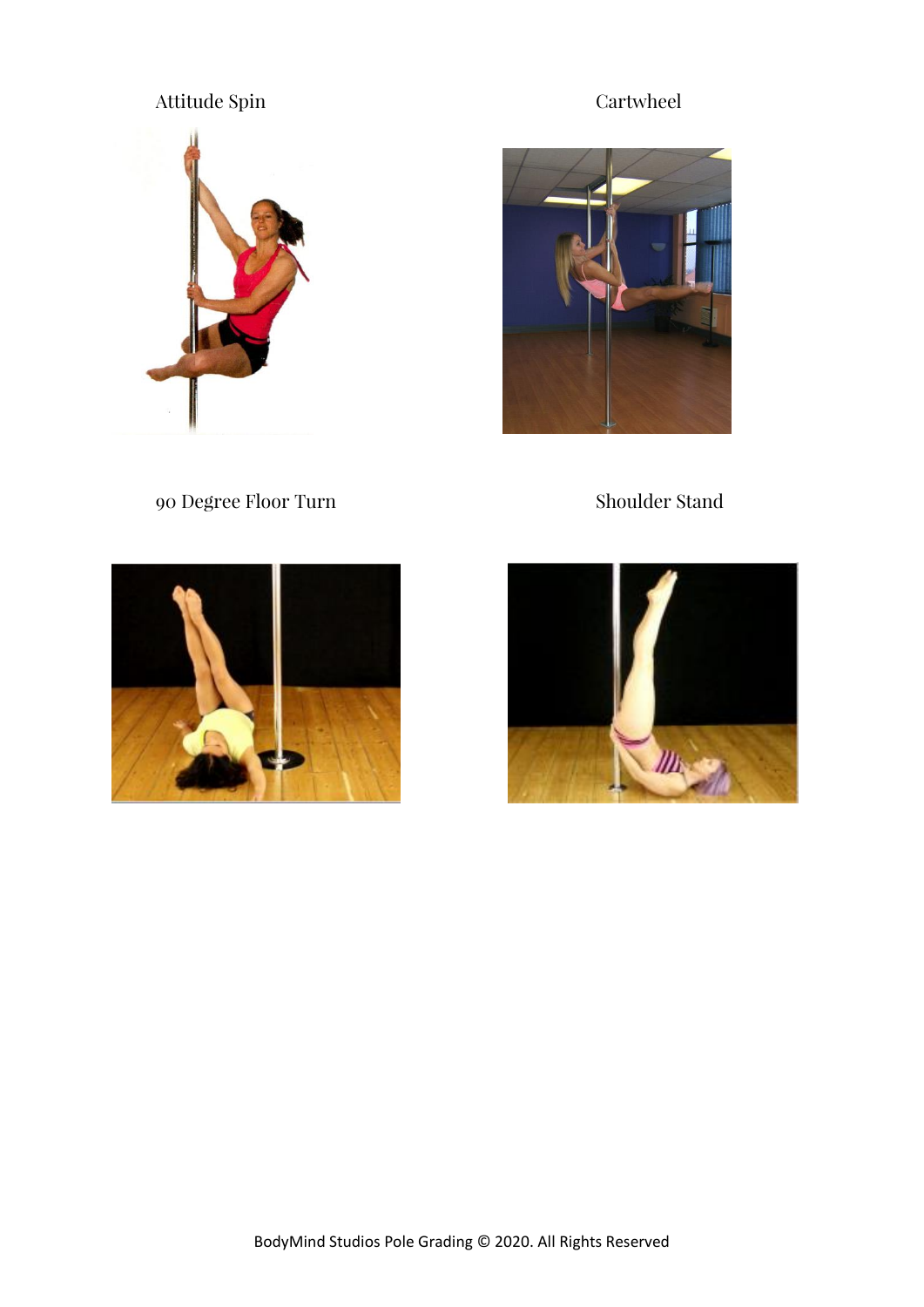## BEGINNER LEVEL 2

## Chair Spin Back Roll





Scissor Kick Climb



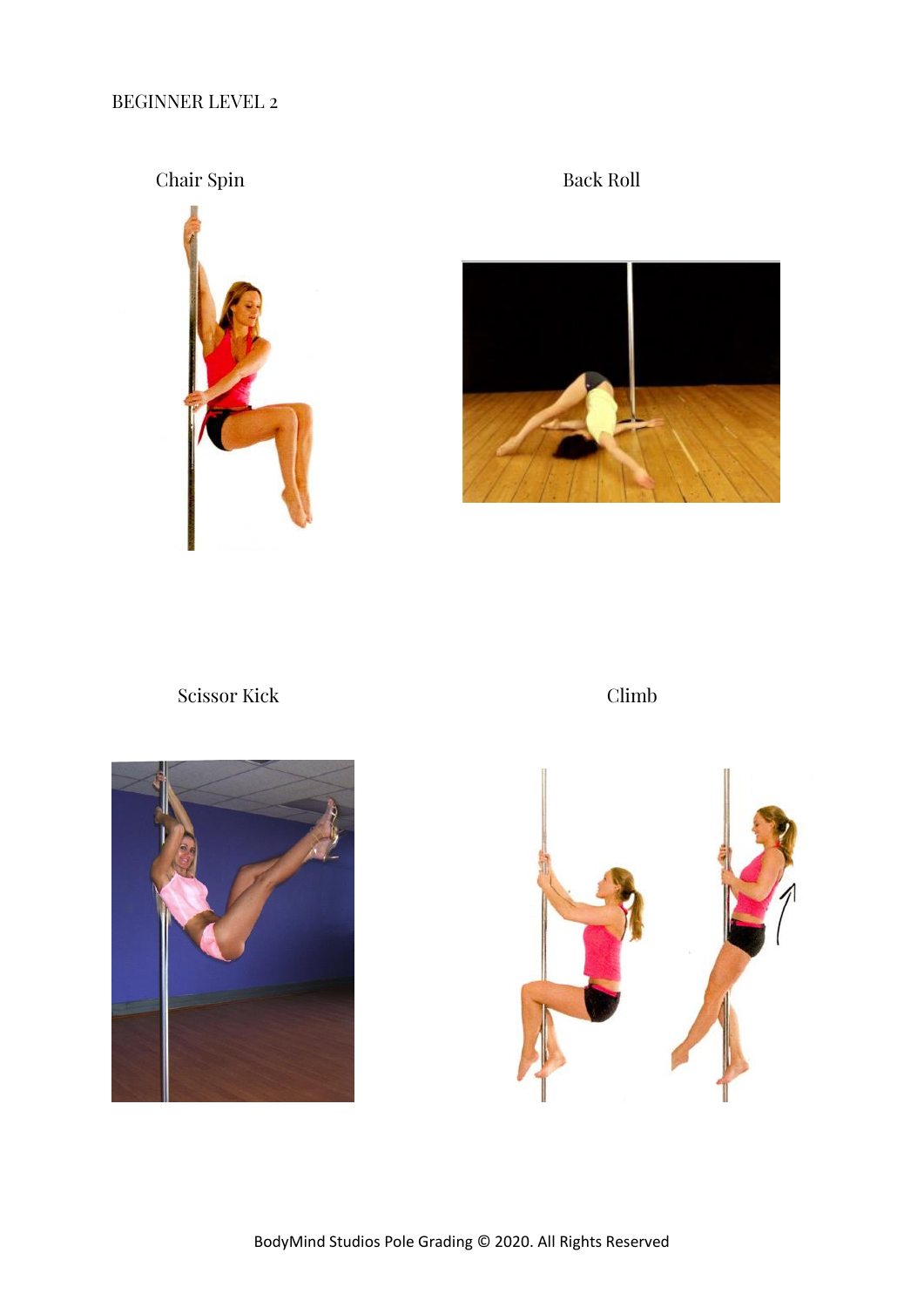





Side Seat Wrist Seat





Crow Titanic



BodyMind Studios Pole Grading © 2020. All Rights Reserved